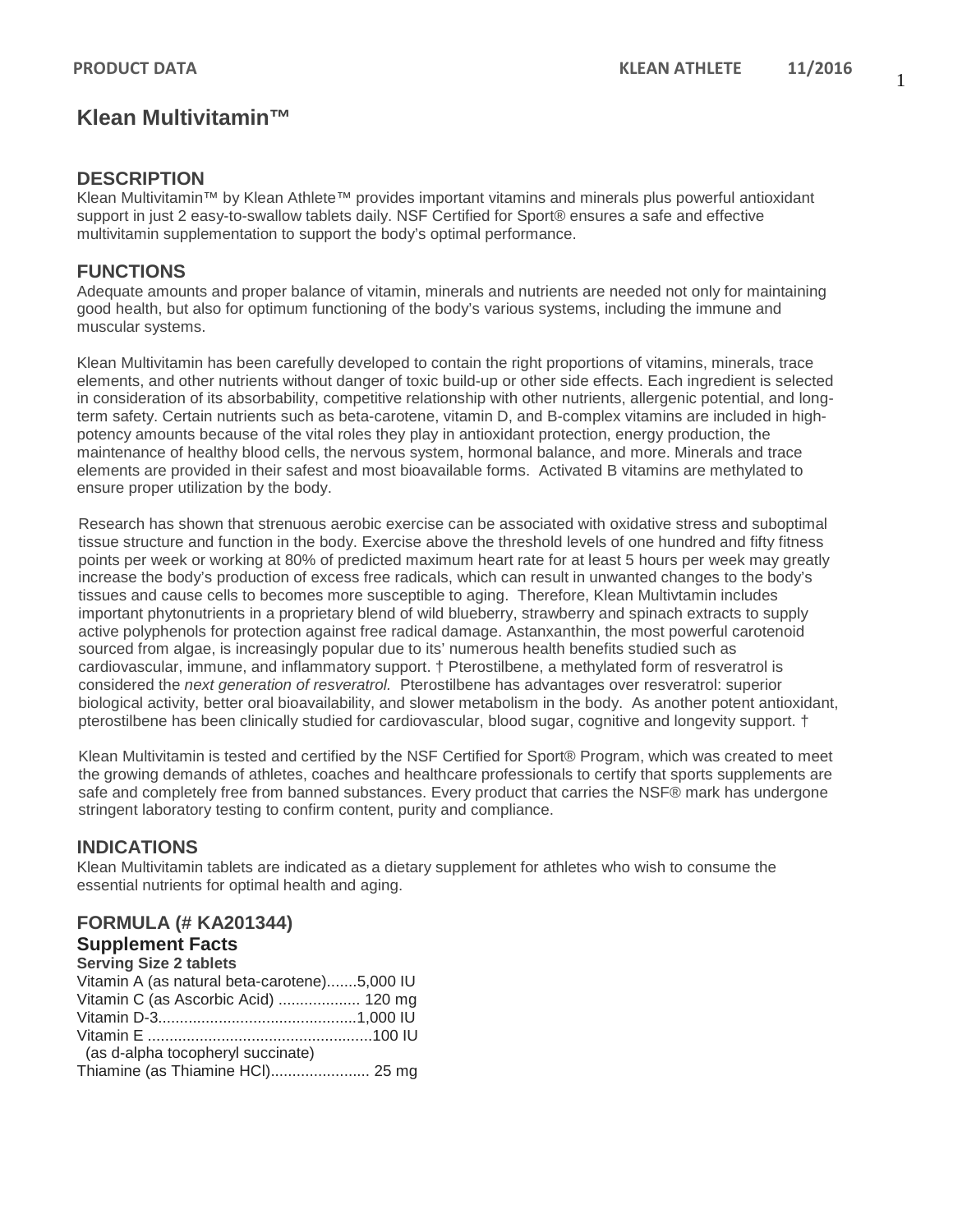# **Klean Multivitamin™**

| Riboflavin (as Riboflavin-5-phosphate) 10 mg     |  |
|--------------------------------------------------|--|
|                                                  |  |
| Vitamin B-6 (as Pyridoxal-5-phosphate) 10 mg     |  |
| Folate (as L-methylfolate, Metafolin®) 400 mcg   |  |
| Vitamin B-12 (as methylcobalamin)250 mcg         |  |
|                                                  |  |
|                                                  |  |
| (d-calcium pantothenate)                         |  |
|                                                  |  |
| (as Calcium Citrate/Malate Complex)              |  |
| Magnesium (as Magnesium Citrate) 25 mg           |  |
|                                                  |  |
| Zinc (as Opti-Zinc, monomethionine)  15 mg       |  |
| Selenium (as amino acid chelate) 100 mcg         |  |
| Copper (as amino acid chelate) 1 mg              |  |
| Chromium (as amino acid chelate)120 mcg          |  |
| Molybdenum (as amino acid chelate)100 mcg        |  |
| Potassium (as Potassium Aspartate) 30 mg         |  |
| Choline (as Choline Bitartrate)  60 mg           |  |
|                                                  |  |
|                                                  |  |
|                                                  |  |
|                                                  |  |
|                                                  |  |
| Pterostilbene (PteroPure <sup>™**</sup> )  10 mg |  |
|                                                  |  |

Proprietary Blend...................................... 300 mg

Wild Blueberry Extract (fruit, *Vaccinium angustifolium*, standardized to 4% polyphenols), Strawberry Extract (fruit, *Fragaria vesca*, standardized to 2% polyphenols), Spinach Extract (leaf, *Spinacia oleracea*, standardized to 1.5% polyphenols).

Other ingredients: Cellulose, croscarmellose sodium, steric acid, hydroxypropylcellulose, silica, titanium dioxide, dextrose, magnesium silicate, glycerin, natural caramel color, natural vanilla flavor.

Metafolin® is a registered trademark of Merck KGaA, Darmstadt, Germany.

 $\mathcal{C}_Z$ Easy Swallow

### **SUGGESTED USE**

Adults take 2 tablets daily with food or as directed.

### **SIDE EFFECTS**

No adverse effects have been reported.

#### **STORAGE**

Store in a cool, dry place, away from direct light. Keep out of reach of children.